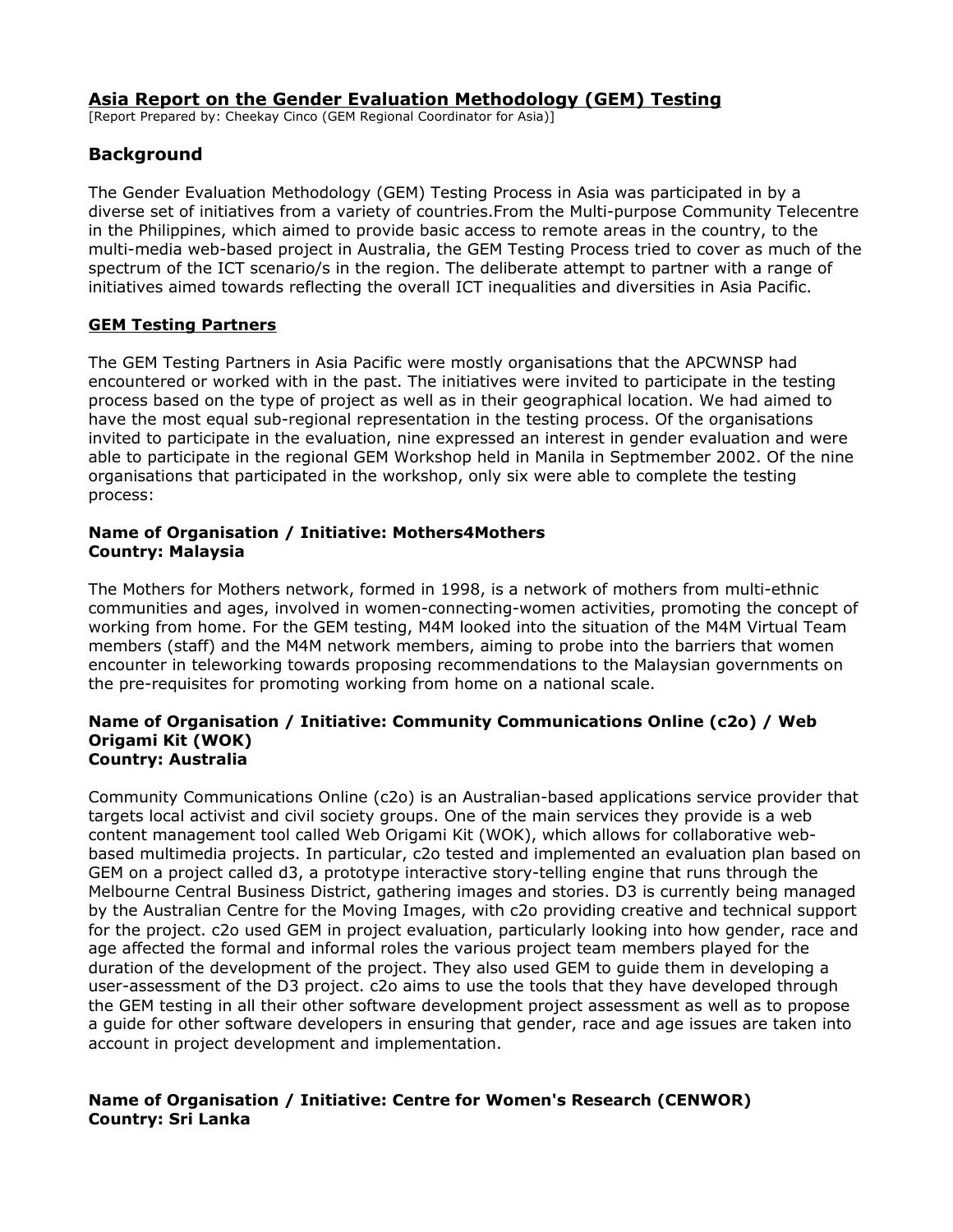The Centre for Women's Research is one of the main women's organisations in Sri Lanka promoting the use of ICTs for women's networking. Through the GEM testing, they aimed to assess their Internet-based women's network of researchers and activists, and to look into how the network members have benefitted from the network and the use of ICTs. The main goal of their evaluation is to use the results for the expansion of the project that will take into account how women and women's groups in Sri Lanka can maximise the use of ICTs.

## **Name of Organisation / Initiative: InfoCon / Distance Education Project Country: Mongolia**

InfoCon is a private company that supports ICT for development initiatives in Mongolia. One of their main projects is the Distance Education Project (DEP) which aims to make online training on various basic subjects (i.e., Math, English, Basic ICT courses, Mongolian Grammar, and Gender Education courses) available to teachers and students in rural communities in Mongolia. InfoCon developed web-based training modules that will enhance education programmes in rural Mongolia. For th GEM testing, Infocon looked into two levels of project implementation: the gender roles played by the DEP team members, and how women and men beneficiaries used the training modules. InfoCon intends to use the results of the evaluation for further project planning.

## **Name of Organisation / Initiative: Women's Electronic Network Training (WENT) Country: Regional**

The Asian Women's Electronic Network Training (WENT) workshop is an annual regional activity held in Seoul, Korea that aims to equip women from civil society organisations in the region ICT skills necessary to use ICTs effectively and strategically. The main goal of the WENT evaluation is to assess if the training as it has been designed so far is really benefitting the women's movement in the region. An opportunity for a more creative evaluation for WENT came up when the organisers decided to hold WENT Awards in celebration of the 5th year anniversary of WENT. The WENT Awards presented a good opportunity for the organisers to get in touch with the trainees and find out what they have been up to since WENT and how the training has benefitted them and their organisations / initiatives.

#### **Name of Initiative: Multipurpose Community Telecentres / Philippine Council for Health Research and Development Country: Philippines**

The Multi-purpose Community Telecentre (MCT) is a pilot project spearheaded by the Philippine Council for Health Research and Development (PCHRD), an agency of the Philippine Department of Science and Technology (DOST). The MCTs are being piloted in four sites in Southern Philippines. For the GEM evaluation, PCHRD decided to evaluate two MCT sites in Lanao: Taguitic and Malingao. The methods used for the evaluation included story-telling, interviews, logbooks and Focus Group Discussions.

The main reason given by the organisations that were not able to continue with the testing process was lack of funding and staff to implement the evaluation. However, in the case of IT for Change in India, which was running a community telecentre in Bangalore, they were unable to implement their evaluation plans because the community had decided that because the telecentre was in its initial phase, it was not yet ready for a gender evaluation. Definitely, the APCWNSP could have argued that it is precisely because the project was in its initial stages that gender evaluation could have been put into place. However, given that one of the cornerstones of the GEM philosophy was the importance of community involvement in the evaluation process, the issue was not further pursued.

### **Overall GEM Testing Process**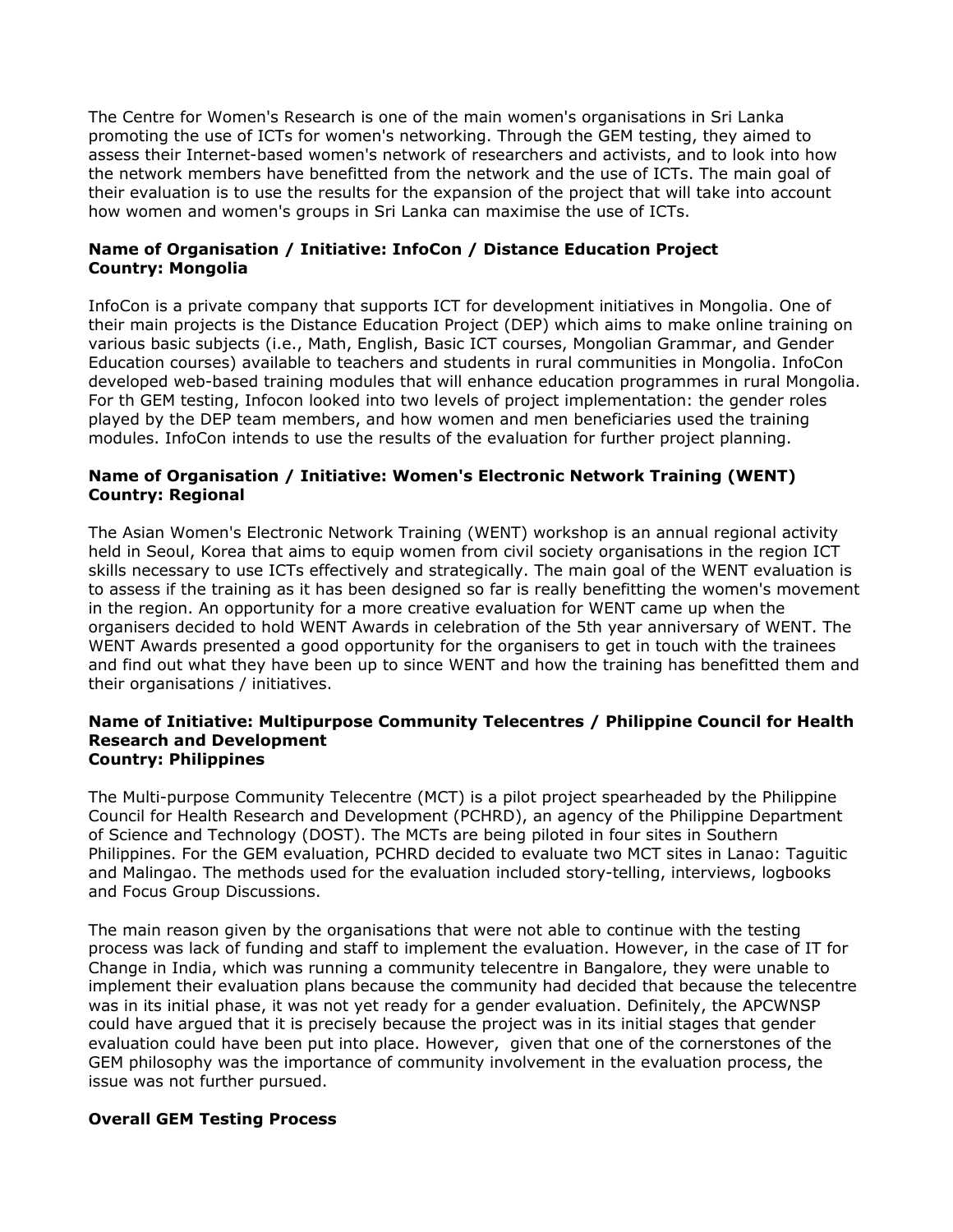Overall, the testing process ran from October 2002 to December 2003. The evaluation schedules and timelines of each Testing Partner varied according to the plans they had made based on their other organisational priorities.

## *GEM Workshop September 2002*

The Asian GEM Workshop was the second regional workshop organised by APCWNSP for the GEM project. Prior the the Asian wokrshop, APCWNSP organised the Latin American GEM workshop in Mexico. The Asian workshop was held in Manila, Philippines from 15 - 19 September 2002. The workshop was participated in by members of the GEM Team, representatives from the nine GEM Testing Partners, resource persons and APCWNSP members in the region. The workshop aimed to:

- orient the participants on the current draft of the GEM Tool
- for the GEM Testing Partners to make initial evaluation plans for the GEM Testing phase

The Asia GEM Workshop consisted of presentations and group exercises that allowed the participants to familiarise themselves with the GEM Tool and the concepts of gender evaluation. Members of the GEM Team attended the workshop as facilitators and resource persons. At the end of the workshop, the testing partners had been able to develop initial evaluation plans for the testing process. The workshop was also an opportunity to plan how the GEM testing in the region would be implemented on a regional level.

## *Development of Evaluation Plans and Methodologies*

After the regional workshop, the nine testing partners set out to finalise their evaluation plans with their organisations and communities. Each of the testers came up with plans and schedules particular to their organisational agreements and requirements. The support provided by the GEM Team varied according to the stated needs of the testers. Some of the testers required visits from the Asian Regional Coordinator to fine-tune and finalise the plans -- as was the case with InfoCon in Mongolia, the Multi-purpose Community Telecentre initiative and the Foundation for Media Alternatives (FMA) in the Philippines. For FMA, in particular,in preparation for the development of their evaluation plans, they had organised a gender sensitivity training and asked GEM Team members to hold a half-day workshop on gender and ICT issues. The Regional Coordinator's visit to Mongolia was precisely to discuss the GEM testing and to finalise the evaluation plans and methodologies. At the end of the visit, InfoCon had been able to agree on their plans as well as develop the questionairre for the evaluation.

For the rest of the testers, online support was provided to finalise their evaluation plans and methodologies. This involved a series of emails sent between the Regional Coordinator and the Testing Partner representatives to discuss the evaluation approach, indicators and methodologies.

## *Implementation of Plans*

As with the development and finalisation of the testers' evaluation plans, the implementation of the evaluation was also varied among the testers. Implementation included data gathering activities as well as data analysis. Some of the testers required the participation of the GEM Team in implementing their evaluation plans. In the case of M4M in Malaysia, the Regional Coordinator scheduled a two-week visit to Malaysia to hold Focus Group Discussions and interviews with members of the network. For the MCT project in the Philippines, a visit to the MCT sites were organised for GEM Team members could hold FGDs for the communities. The GEM Team also participated in the final workshop held for the MCT GEM which was organised for the various stakeholders to discuss and analyse the results of the data gathering.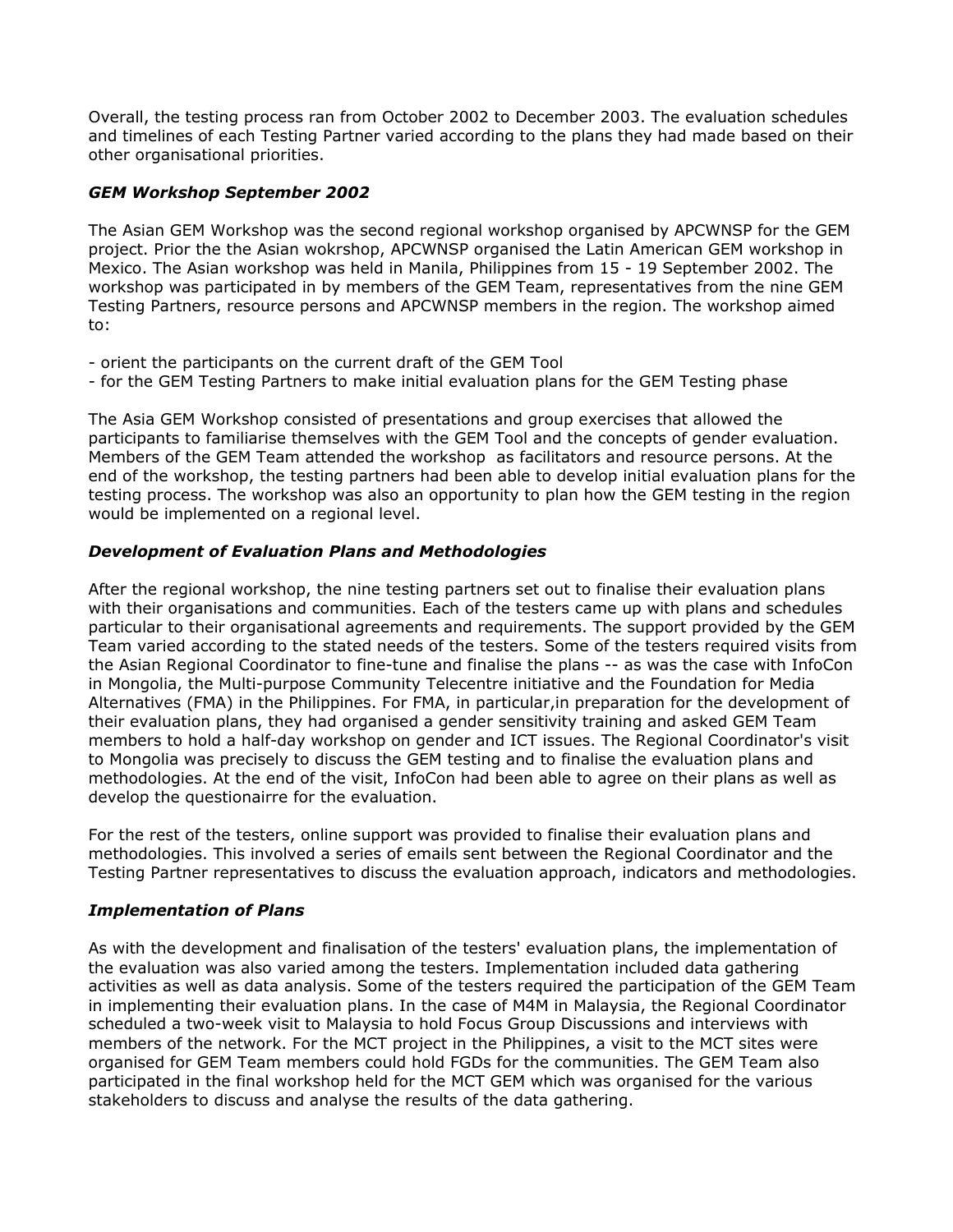# **Gender and ICT Issues Covered by the Testing Partners**

Overall, the GEM testing in Asia looked into several gender and ICT issues, ranging from women as beneficiaries and women as creators of ICTs. The focus of the different evaluation plans that were developed for Asia were all unique and the issues that they raised were all specific to the context of their projects. But the common thread among all the projects testing GEM in Asia is that they all, in essence, ask these basic questions:

*How are women using ICTs? What are the barriers they encounter? What are the benefits they reap from ICTs? How are these different from the use, barriers and benefits gained of the men?*

From these questions, significant and more meaningful issues were raised. These include:

### **ICTs and Traditional Gender Roles**

How do traditional gender roled affect how women and men benefit from and use ICTs? Do ICTs really challenge established gender roles? If so, how? If not, why?

In order to respond to these questions, there was a need to probe deeper into roles assigned to men and women in the family, in the workplace and in the community. Beyond that, there was a need to make connections on how these traditional gender roles affect how women and men use ICTs and therefore benefit from them.

The M4M evaluation highlighted how traditional gender roles affect how women benefit from ICTs. The major goal of M4M is to enable women to work from home through the use of ICTs. However, this raises a few questions about whether or not women working from home through ICTs is truly empowering for women. On one level, it is empowering for women because working from home enables them to earn an income and a bit of economic independence. However, does working from home truly change gender roles in the family? Based on the conclusions drawn from the M4M evaluation, the answer seems to be negative:

"The most apparent feedback from the study seemed to point to unquestionable and utmost priority for women: primary roles for women as caregiver for her family and the responsibilities of raising children. Based on these pre-requisite conditions set inadvertently by the society, women have conformed and accepted it as a way of life. To enable women to cope with the multiple roles, there seems to be a general consensus among teleworkers surveyed that teleworking could be a solution for women as it can fuse family and career together - "best of both worlds". The flexibility of managing time to suit family and work is essentially the essence of teleworking."

On the other hand, however, the evaluation results also pointed out that due to the employment opportunities presented by teleworking for women, the respondents had expressed an increase in self-esteem and confidence.

"From the study, it was found that generally teleworking improves women's lives because it:

i) Increased confidence and level of happiness as teleworkers, not only, have expanded their interest outside family life but they can contribute positively to society and augment family's income;

Most female teleworkers have worked outside home before marriage and they gave up career to provide for their family and then, take on work after the children have grown up. Teleworking provides opportunities to keep abreast with developments outside family lives and at the same time, get paid for their work. This is important for self-reliance and women's emancipation.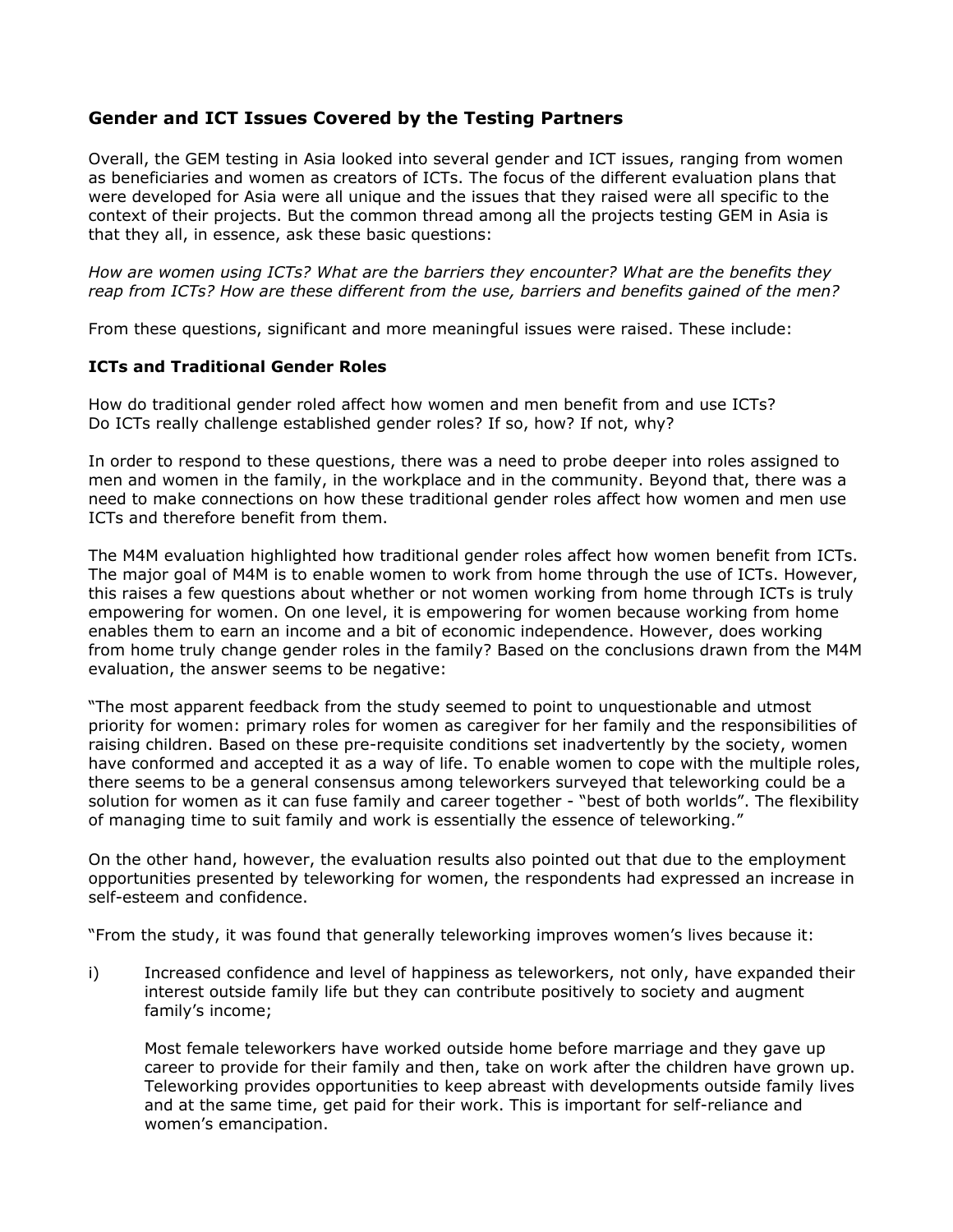- ii) Improved ICT skills as they can troubleshoot minor computer problems on their own:
- iii) Increased potential to build bigger business. Teleworking is viewed as a platform to startoff their business;
- vi) Allows better time management, as they do not have to deal with traffic or office politics;
- v) Provides an avenue for foreign wives to work;"

The MCT Evaluation, however, presented another layer to the interplay between traditional gender roles and ICTs. Based on the statistical results of the telecentre usage, more women in the two communities participated in the MCTs as clients and volunteer staff. Further probing through the interviews and FGDs provided explanations for this unexpected result.

"In March, more females visited the MCT, mostly students and teachers. According to Ms. Teresita Payumo, female students are more studious compared to male students. Also, Mr. Lagula said that most of the teachers who visited the MCT are female, since teaching is traditionally considered as a job for women. Mr. Rasonabe added that in general, male users are not keen in writing logbooks."

In the other community, the reason cited for women's more active use of the telecentre was that the men in the community were busy on the farm. In both communities, it was apparent that the traditional roles that the women played provided them an oportunity to participate in the telecentre initiative more than the men.

Similarities can be drawn from the M4M and MCT evaluations. For one, based on the results, it seems that traditional gender roles and stereotypes actually work in favour of the women in the context of ICT use. In the case of M4M, the traditional role of the woman as a homemaker and mother proves as a viable justification for promoting teleworking for women. For the MCT initiative, existing gender stereotypes and division of labour in the communities facilitated their use of the telecentre.

Another similarity is that in both evaluations, the female respondents expressed an increase in their self-esteem as a result of their acquisition of ICT skills through their hands-on engagement with the technology.

However, it might be too early to fully tell if the apparent benefits that women are gaining from ICTs in these two cases would last. For the MCTs, the project is largely in its initial stages – with the communities only beginning to realise the value and potentials of the telecentres. Even in its early stages, the evaluation already yielded results that point towards the creation of new heirarchies in the communities based on who runs, manages and participate more in the MCTs. Should this heirarchical shift continue in the community, the chances of the men wanting more access to the telecentre are very high. When that happens, it is highly possible that traditional gender roles would not benefit the women in the community. For M4M, teleworking can reinforce traditional gender roles for women in the family.

### **Gender Roles in ICT Development**

Another area that some of the testers focused on was the roles that women and men play in ICT projects and development. Basically, they looked into the roles and tasks in various ICT-based projects and what roles were played by female and male project team members. In the c2o evaluation, beyond looking at the formal roles and tasks each of the project team members had, they also looked into the ad hoc tasks that the members took on. Another aspect that was evaluated by both c2o and Infocon were how men and women in the project teams participated in decision-making.

### **ICTs and Women's Movements**

Another specific area that the regional testing looked into is the use of ICTs among women's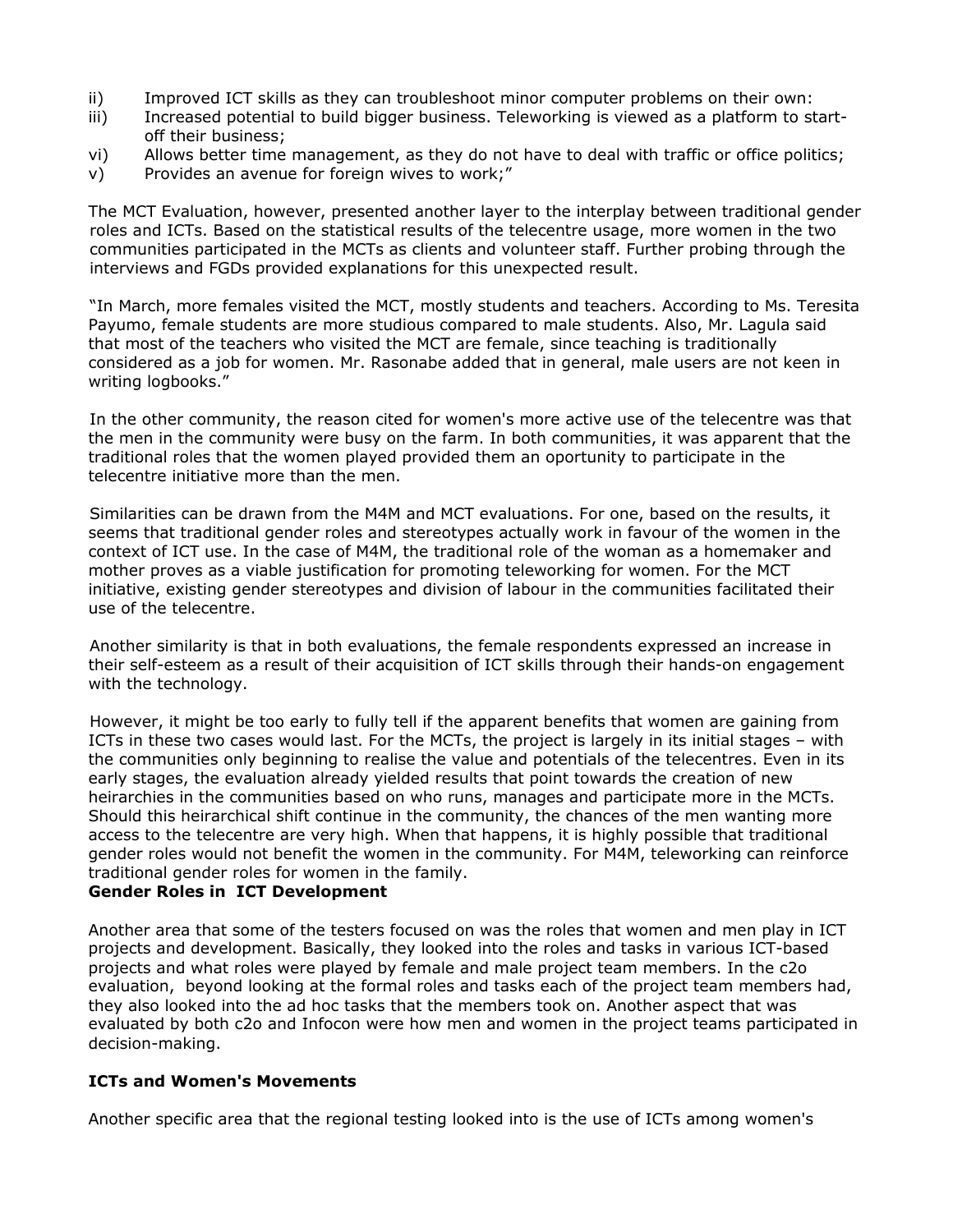organisations. The big question here is two-pronged: on one level, it asks how women's movements in Asia are benefitting from the use of ICTs; on another level, the question raised is how ICTs are changing the women's movements in the region.

# **Methodologies Used by the GEM Testing Partners in Asia**

The GEM Testing Partners employed a range of methodologies for their evaluations from more traditional questionnaires to an award-giving initiative as a data-gathering tool. One thing the testers had in common in designing their methodologies was to ensure that they would use methodologies or combinations of methodologies that would yield both qualitative and quantitative data.

M4M, for instance, combined an online survey of its members with face-to-face FGDs and interviews. All of the methods that they used aimed towards fully understanding the lives of women working from home.

The WENT initiative used the opportunity presented by the WENT Awards initiative to gather qualitative data on the impact of the training on women's personal lives. In addition to this, the WENT evaluation also looked into existing documents, particularly the evaluation forms the participants filled out at the end of each training, to gather information on the topics that were most useful to the trainees in order to have further insight on what future ICT training initiatives in the region should offer.

The MCT project in the Philippines used several methodologies for the evaluation. These included telecentre logbooks, interviews, storytelling and journaling. It was apparent in the MCT evaluation that qualitative and quantitative data-gathering methodologies were equally valuable. The quantitative data (statistics) gathered by the logbooks was made more meaningful and understandable by the qualitative data provided by the interviews, storytelling and journalling.

| Name of Testing Partner | Methodology/ies Used                                        |
|-------------------------|-------------------------------------------------------------|
| Mothers4mothers         | Survey form distributed to the network<br>members           |
|                         | Interviews with M4M staff                                   |
|                         | Focus Group Discussion with network<br>members              |
| <b>WENT</b>             | Stories and testimonials from the WENT<br>Awards            |
|                         | Questionnaire to be distributed to the                      |
|                         | organisations that have sent participants to<br><b>WFNT</b> |
|                         | Analysis of post-training evaluation forms                  |
| C <sub>2</sub> o        | Usability survey                                            |
|                         | Online survey for the project team                          |
| <b>InfoCon</b>          | Project Team Questionnaire                                  |
|                         | <b>Beneficiaries' Survey</b>                                |
| <b>MCT</b>              | <b>Telecentre Logbooks</b>                                  |
|                         | <b>MCT Staff Journals</b>                                   |
|                         | Interviews with and storytelling of community<br>members    |
|                         | FGD with community                                          |
| <b>CENWOR</b>           | Survey among network members                                |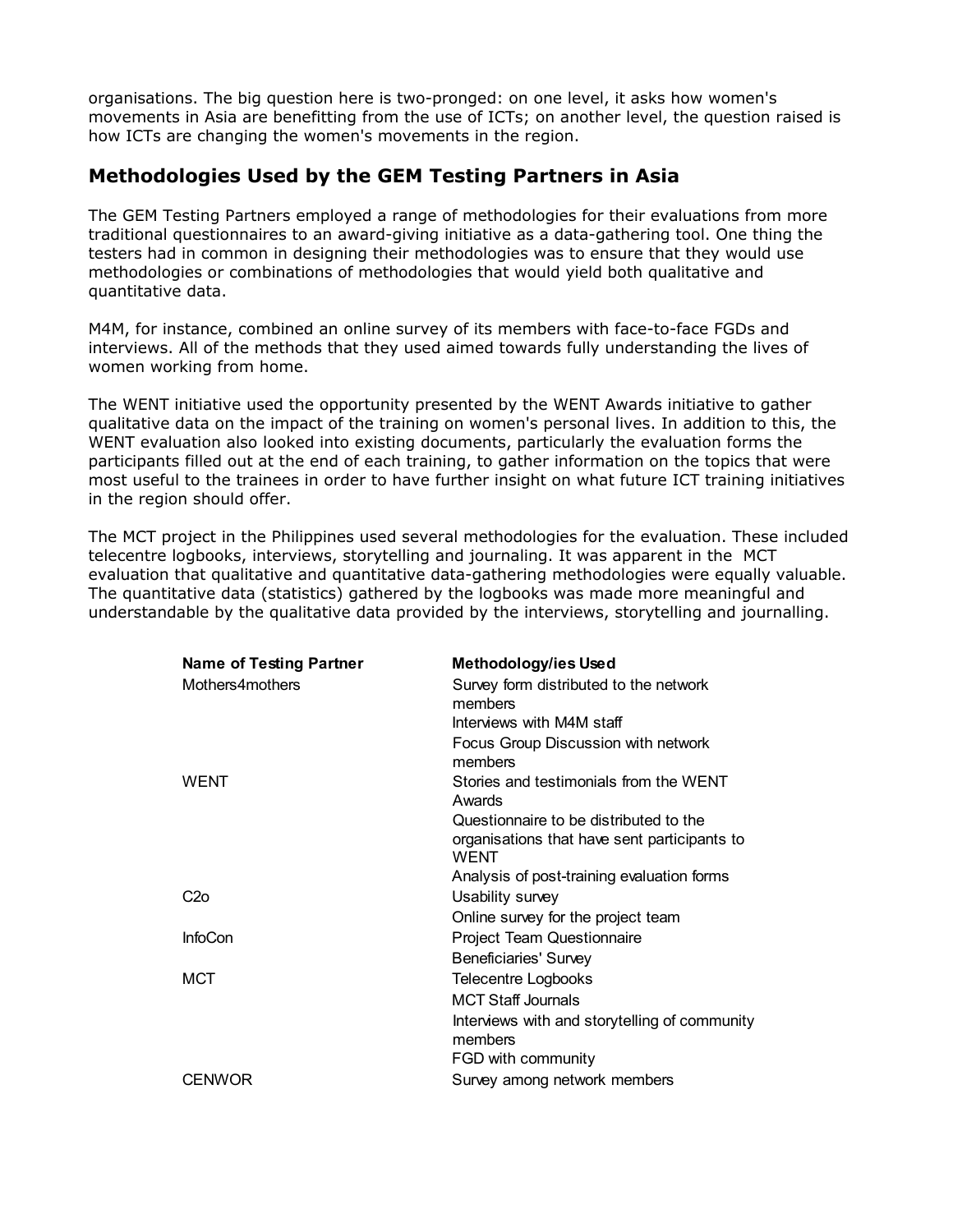# **Conclusions and Recommendations: The Value of the Asian GEM Testing Experience**

Practical Lessons Learned in Using GEM

Valuable lessons in gender evaluation of ICT initiatives were gained from the Asian GEM Testing process. Overall, the Asian GEM Testing process was a challenging exercise rife with administrative and conceptual issues. One on hand, the testers had to deal with practical concerns in evaluation such as funding and staffing. Implementing an evaluation plan, data gathering, data processing and analysis required logistical and administrative support from both the testing partners and APCWNSP. On the other hand, there were conceptual issues that had to be dealt with as well. One of the challenges in finalising the testers' evaluation plans was coming to terms and agreement regarding gender issues and concepts. In the period when the testers were drafting and finalising their evaluation plans, questions about gender and ICT issues were raised. In some cases, there was difficulty in defining whether or not an aspect of the initiative was a gender issue or not.

The main challenge that needed to be resolved was how to balance the practical limitations of time, human resource and finance with the need to have qualitative and participatory gender evaluations. This challenge was not made easier by the fact that, like most civil society groups, most of the GEM Testing Partners were under-staffed and under-resourced. This meant, as far the GEM Testing went, that while the testers could have delved deeper into the gender issues to come up with more substantive gender and ICT results, they had to limit their evaluations to what was achievable given their timelines, workloads and financial status.

In the current version of the GEM Tool, there is no worksheet that would guide the users in dealing with the practical ramifications of conducting a gender evaluation. The flow, according to the tool, is that after the finalising the evaluation plan and designing the methodologies, gathering of data and analysis of results would immediately (and naturally) follow. Based on the Asian GEM Testing experience, this workflow did not happen as easily as that. Throughout the entire process, the testers had to deal with practical and administrative issues. There is a need to develop a way through which GEM users can attend to these practical issues without sacrifing the evaluation's substance and quality.

The simpliest way to address this issue is to add two more worksheets to the GEM Tool that should be accomplished before finalising the evaluation plans:

1. Identifying Your Evaluation Requirements Goal: To create a checklist of the requirements to conduct the evaluation To draft a budget for the evaluation

Guide Questions / Activities:

What resources would you need to implement the current evaluation plan? Which resources are already available in the organisation? How will you acquire the resources that you need to fully implement the evaluation?

2. Developing a Timeline for the Evaluation Goal: To draft a working schedule for the evaluation

Guide Questions / Activities: Identify the priority evaluation activities.